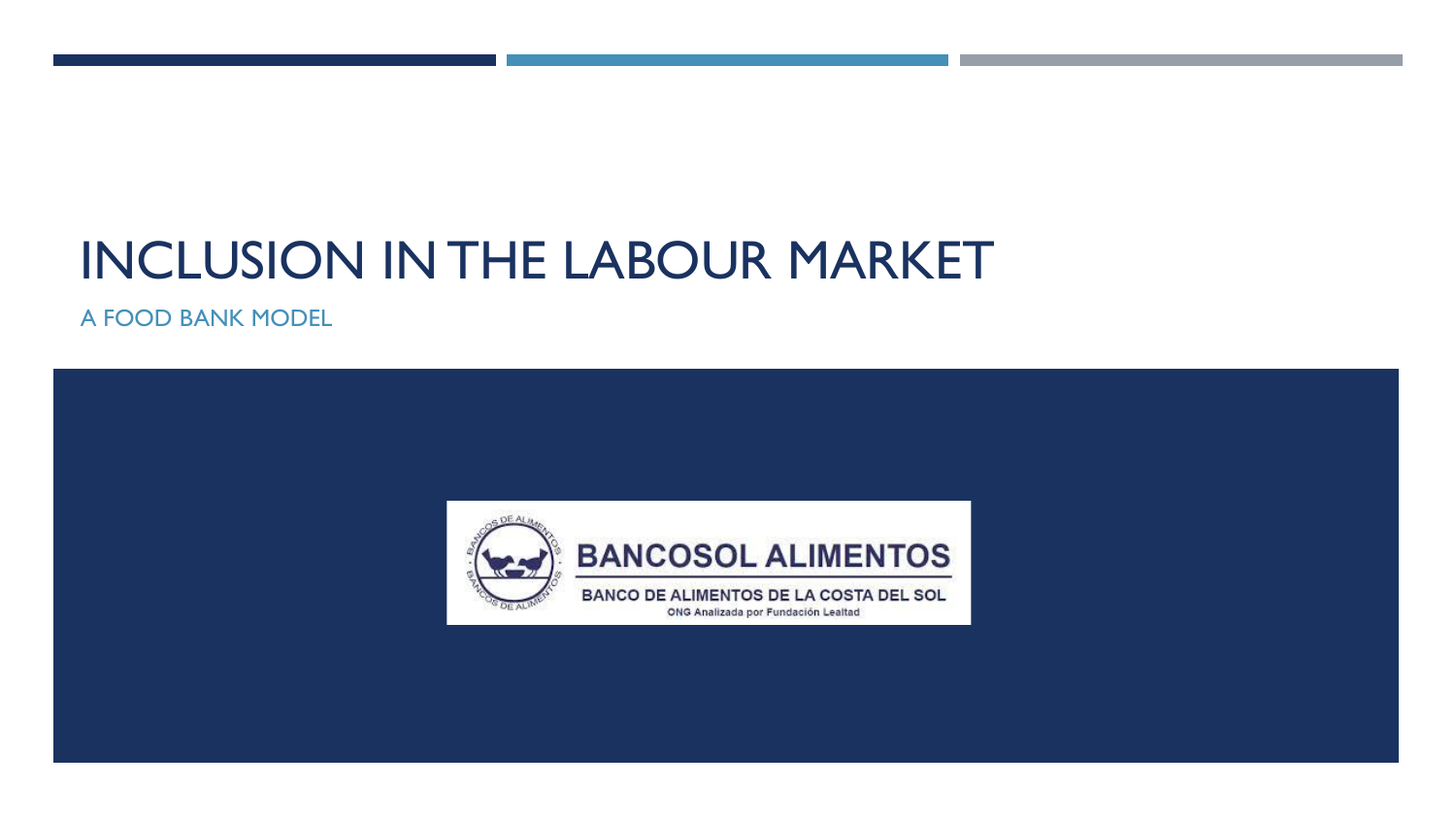

### WHAT IS THE SOCIAL AND LABOUR INCLUSION PROJECT?

- The Social and Labour Inclusion project was launched in 2014, but it was in 2015 that this operating model based on coordinated work between food distribution agencies and Municipal Social Services became established.
- **Target group:** people receiving food (beneficiaries of The Fund for European Aid to the Most Deprived FEAD) and/or at risk of social exclusion.
- **Target: To promote labour activation of FEAD end-users who receive food aid.**
- It is based on 3 core ideas (following the crisis caused by COVID-19, a fourth core idea was added):
	- **1 - Career guidance**
	- **2 - Corporate collaboration**
	- **3 -Training courses with work placements in companies**
	- **4 - Direct Labour Intermediation**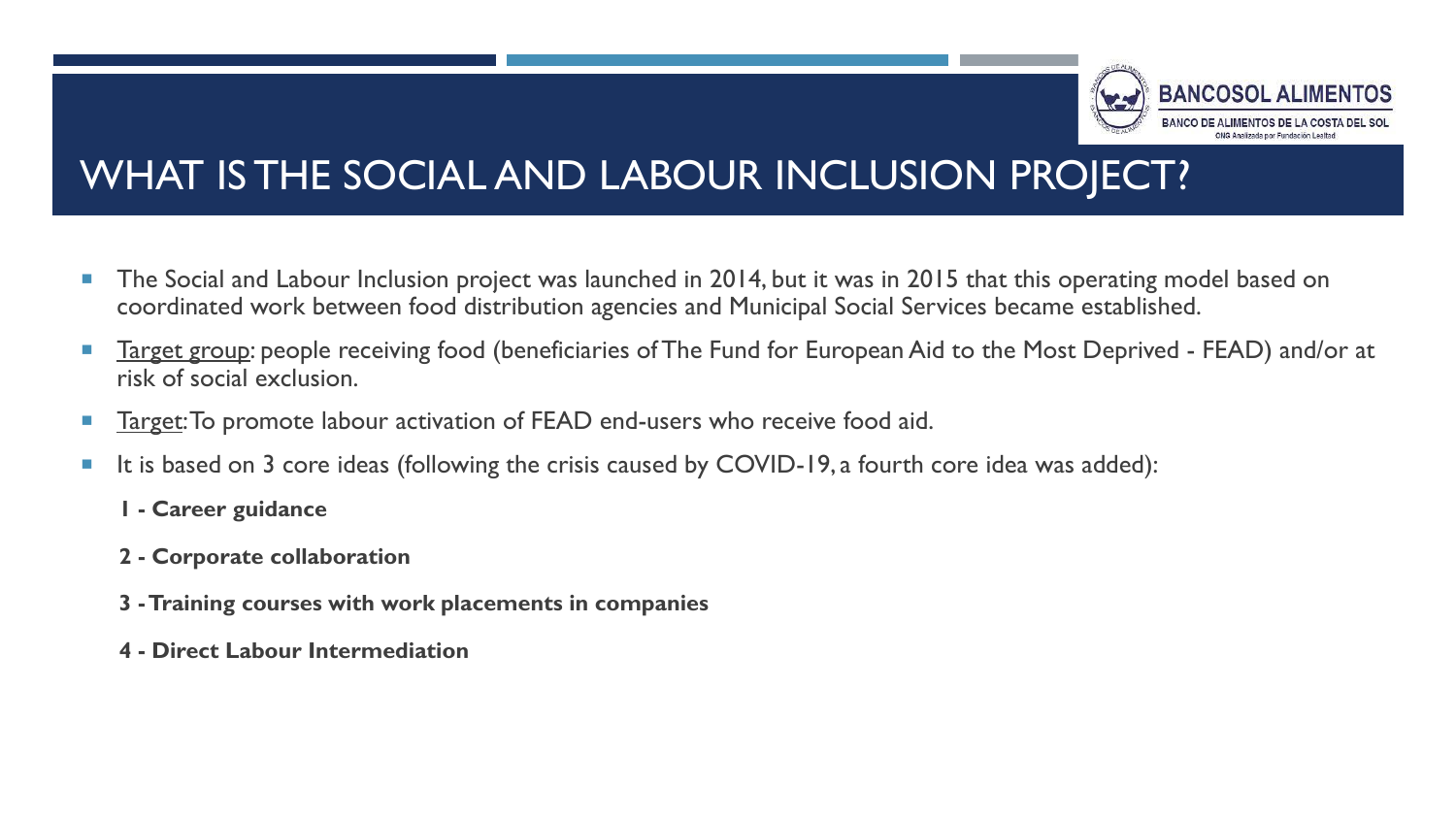

### **NETWORKING**

- METHODOLOGY: Model based on coordinated work with:
	- Food Distribution Organisations (e.g. charitable organisations) and Municipal and Council Social Services: responsible for referring beneficiaries to the Project
	- Companies: through partnership agreements with socially responsible companies who offer work placements
- **This active and participatory methodology is able to detect the training needs of the beneficiaries and employment** opportunities for them in the local labour market. We organise the theoretical (accredited academies) and practical training in these business sectors and we complement it with the signing of *partnership agreements with socially responsible companies in which they carry out work placements.*
- **The coordinated work with Social Organisations is essential to gain a more in-depth understanding of people and work** on the causes of their exclusion from the labour market.
- To determine the suitability of the training actions (Accredited Academies) to be carried out, group and individual work is essential in order to understand the professional profiles and increase their employability.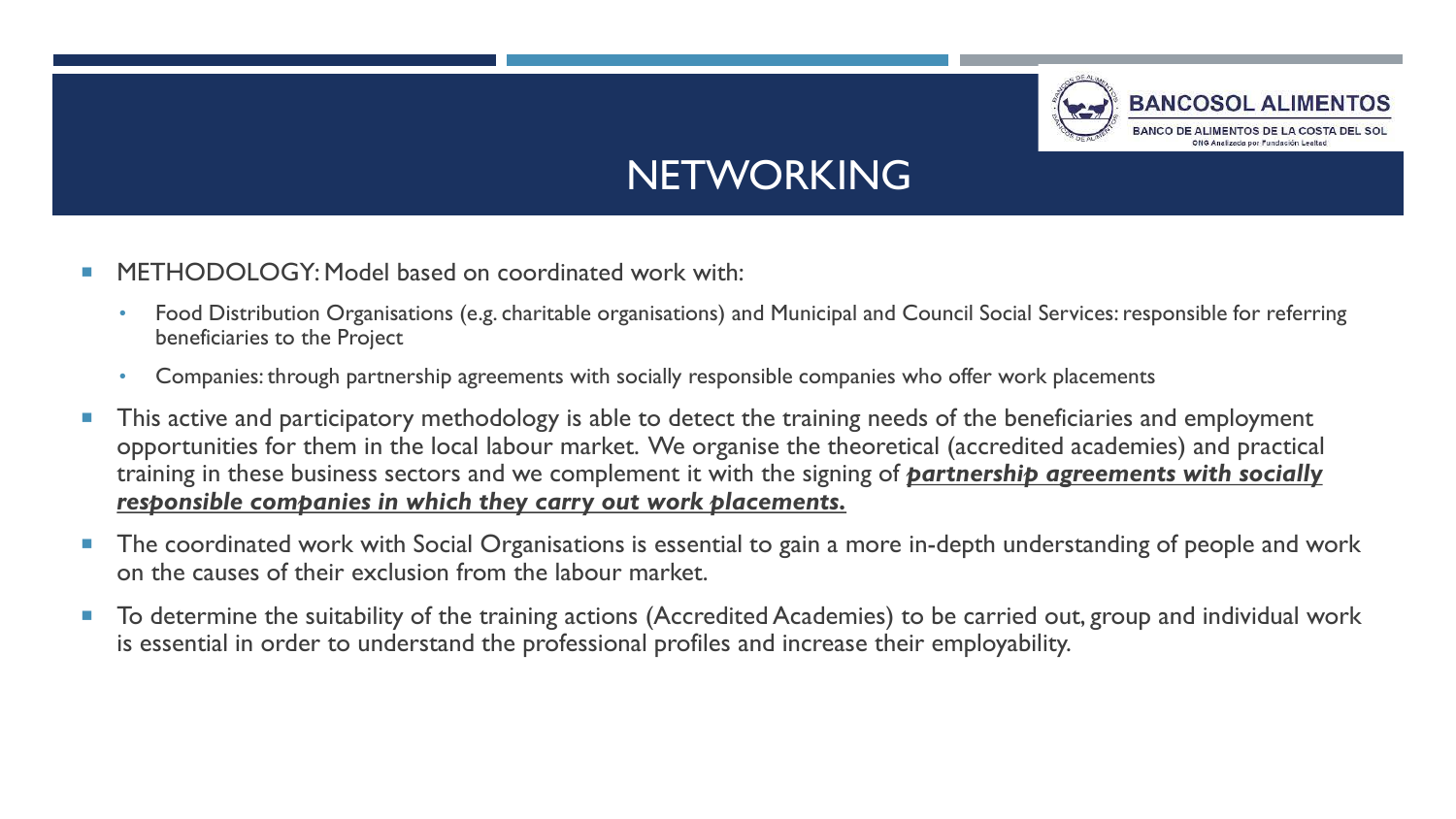### **CHANGES IN 2020 DUE TO THE COVID-19 PANDEMIC**



- Switching group meetings with individualised assistance.
- **Reduction in capacity of the training actions carried out.**
- **Temporary suspension of the undertaking of work placements in companies.**
- **Increase in labour intermediation with companies.**
- Carrying out of Active Job Seeking (AJS) workshops.
- Career guidance and telephone follow-up.
- **Meetings and workshops carried out via videoconferencing.**
- Adaption of assistance spaces.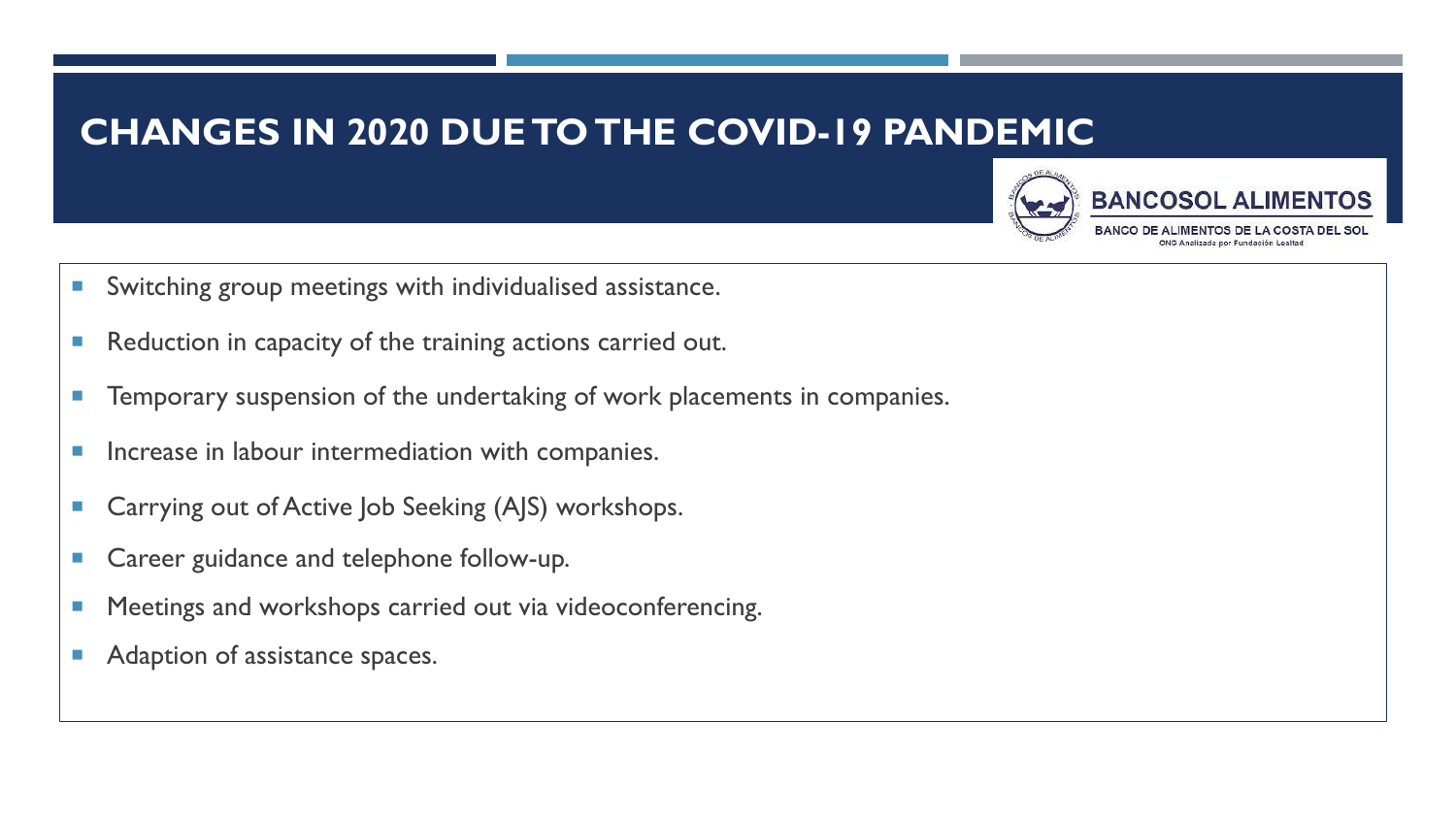#### **BANCOSOL ALIMENTOS BANCO DE ALIMENTOS DE** ONG Analizada por Fundación Lealtad

## **KEY ACTIONS**

- **E** Labour intermediation in order to achieve our main aim, which is the entry of our users into the labour market.
- **Prospecting companies and support.**
- **Seeking real opportunities for recruitment.**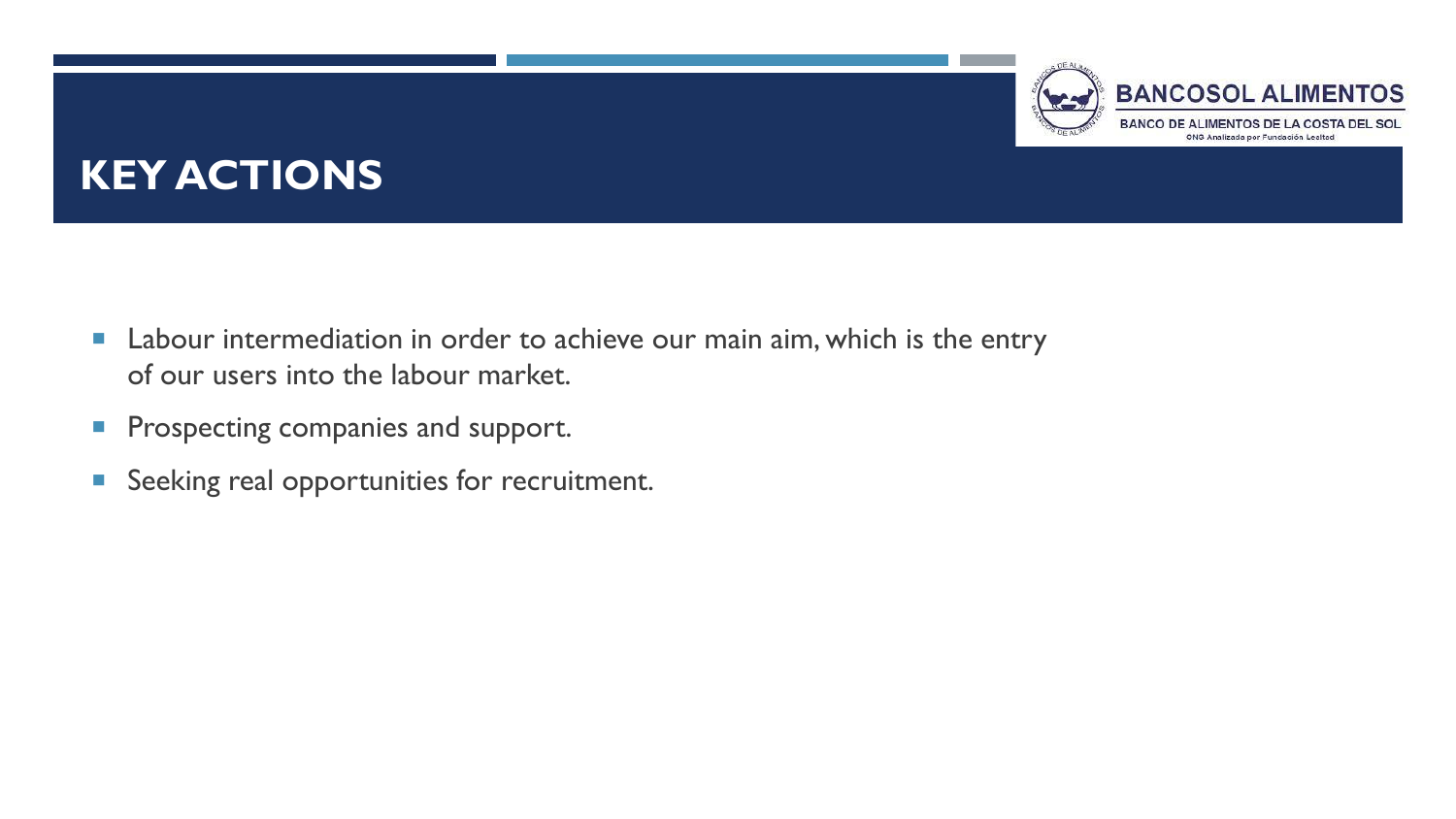### PARALLEL PROJECTS

#### **Employment training actions:**

- **Financed by the Ministry of Health, Consumer Affairs and Social Welfare via the Andalusian Regional Government's** Office of Equality, Social Policies and Work-Life Balance
- 281 people at risk of exclusion
- 363 hours of individualised assistance and 55 hours of group assistance.
- **17 training actions:** 
	- -542 hours of theoretical/practical training
	- -189 participants

#### **Home economics workshops:**

- 23 Social Organisations responsible for food distribution (Málaga and the province)
- $\blacksquare$  325 users

The project has ended with, as a result, **53 people entering the labour market.**